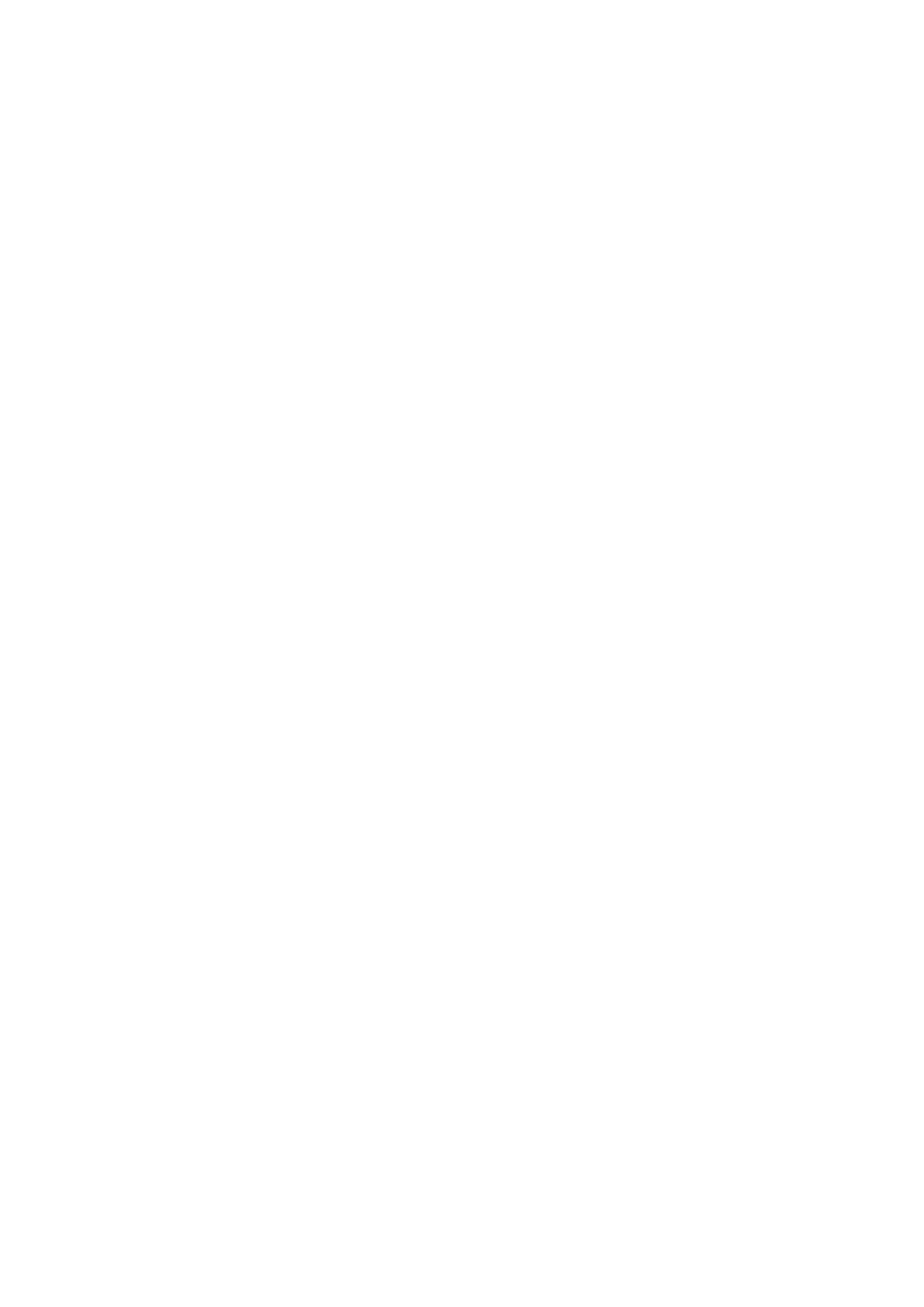*I certify that this PUBLIC BILL, which originated in the LEGISLATIVE COUNCIL, has finally passed the LEGISLATIVE COUNCIL and the LEGISLATIVE ASSEMBLY of NEW SOUTH WALES.*

*Legislative Council 2011* *Clerk of the Parliaments*



New South Wales

# **Industrial Relations Amendment (Public Sector Conditions of Employment) Bill 2011**

Act No , 2011

An Act to amend the *Industrial Relations Act 1996* to require the Industrial Relations Commission to give effect to certain government policies on public sector conditions of employment; and for related purposes.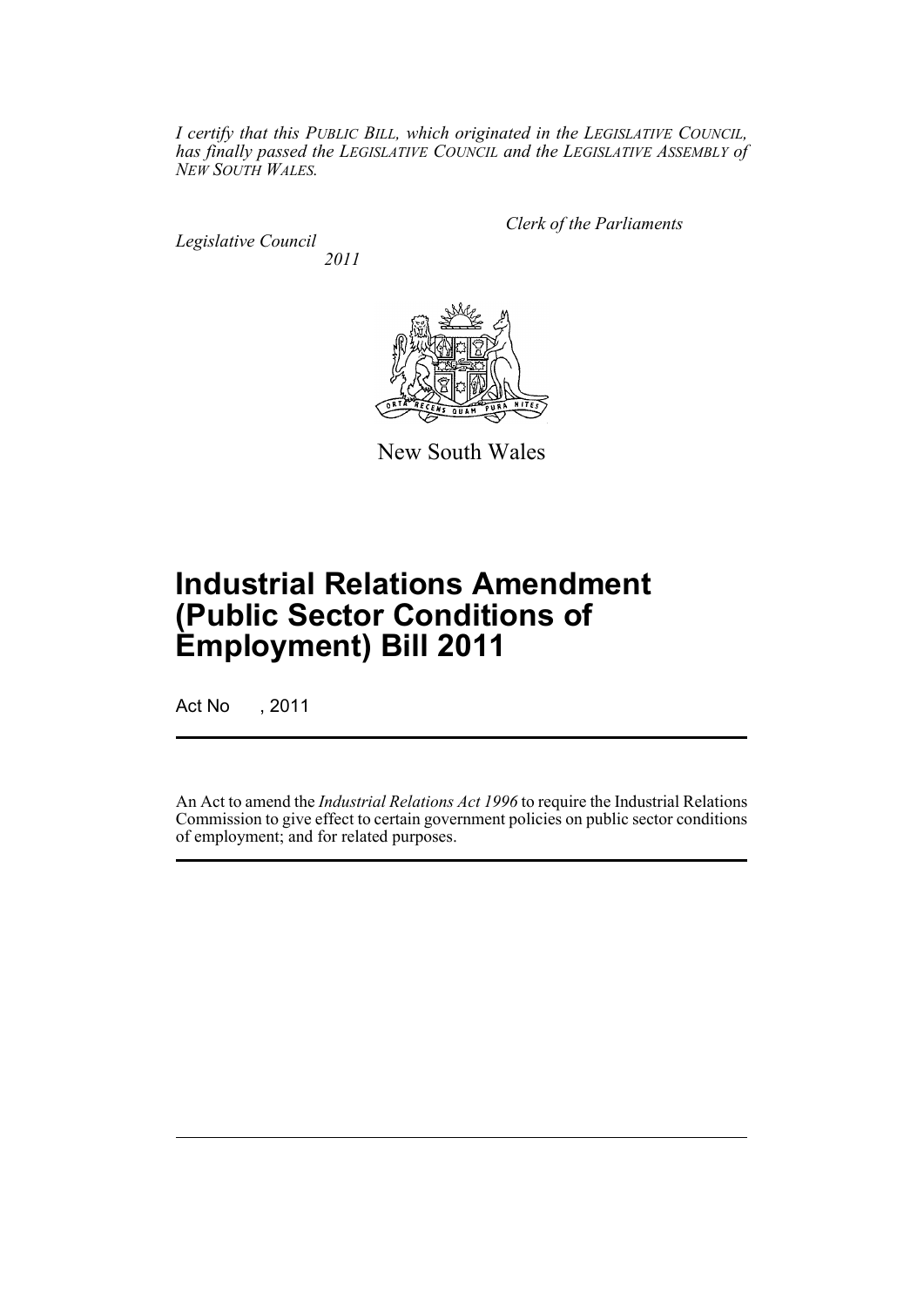## <span id="page-3-0"></span>**The Legislature of New South Wales enacts:**

## **1 Name of Act**

This Act is the *Industrial Relations Amendment (Public Sector Conditions of Employment) Act 2011*.

## <span id="page-3-1"></span>**2 Commencement**

This Act commences on the date of assent to this Act.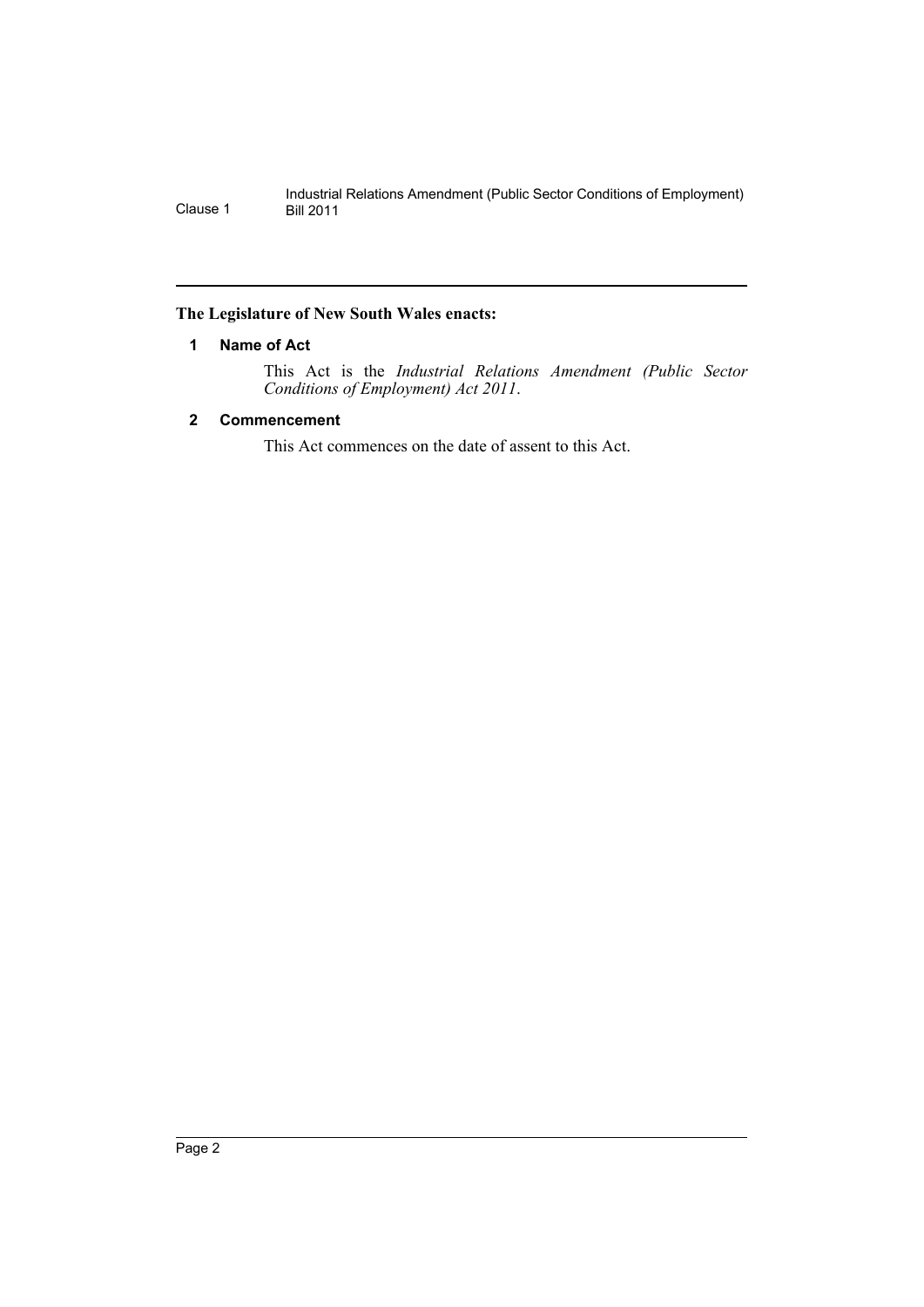Industrial Relations Amendment (Public Sector Conditions of Employment) Bill 2011

Amendment of Industrial Relations Act 1996 No 17 Schedule 1

## <span id="page-4-0"></span>**Schedule 1 Amendment of Industrial Relations Act 1996 No 17**

### **[1] Section 105 Definitions**

Insert at the end of the section:

(2) A contract is not an unfair contract for the purposes of this Part merely because of any provision in the contract that gives effect to a policy that is declared under section 146C.

### **[2] Section 146C**

Insert after section 146B:

#### **146C Commission to give effect to certain aspects of government policy on public sector employment**

- (1) The Commission must, when making or varying any award or order, give effect to any policy on conditions of employment of public sector employees:
	- (a) that is declared by the regulations to be an aspect of government policy that is required to be given effect to by the Commission, and
	- (b) that applies to the matter to which the award or order relates.
- (2) Any such regulation may declare a policy by setting out the policy in the regulation or by adopting a policy set out in a relevant document referred to in the regulation.
- (3) An award or order of the Commission does not have effect to the extent that it is inconsistent with the obligation of the Commission under this section.
- (4) This section extends to appeals or references to the Full Bench of the Commission.
- (5) This section does not apply to the Commission in Court Session.
- (6) This section extends to proceedings that are pending in the Commission on the commencement of this section. A regulation made under this section extends to proceedings that are pending in the Commission on the commencement of the regulation, unless the regulation otherwise provides.
- (7) This section has effect despite section 10 or 146 or any other provision of this or any other Act.